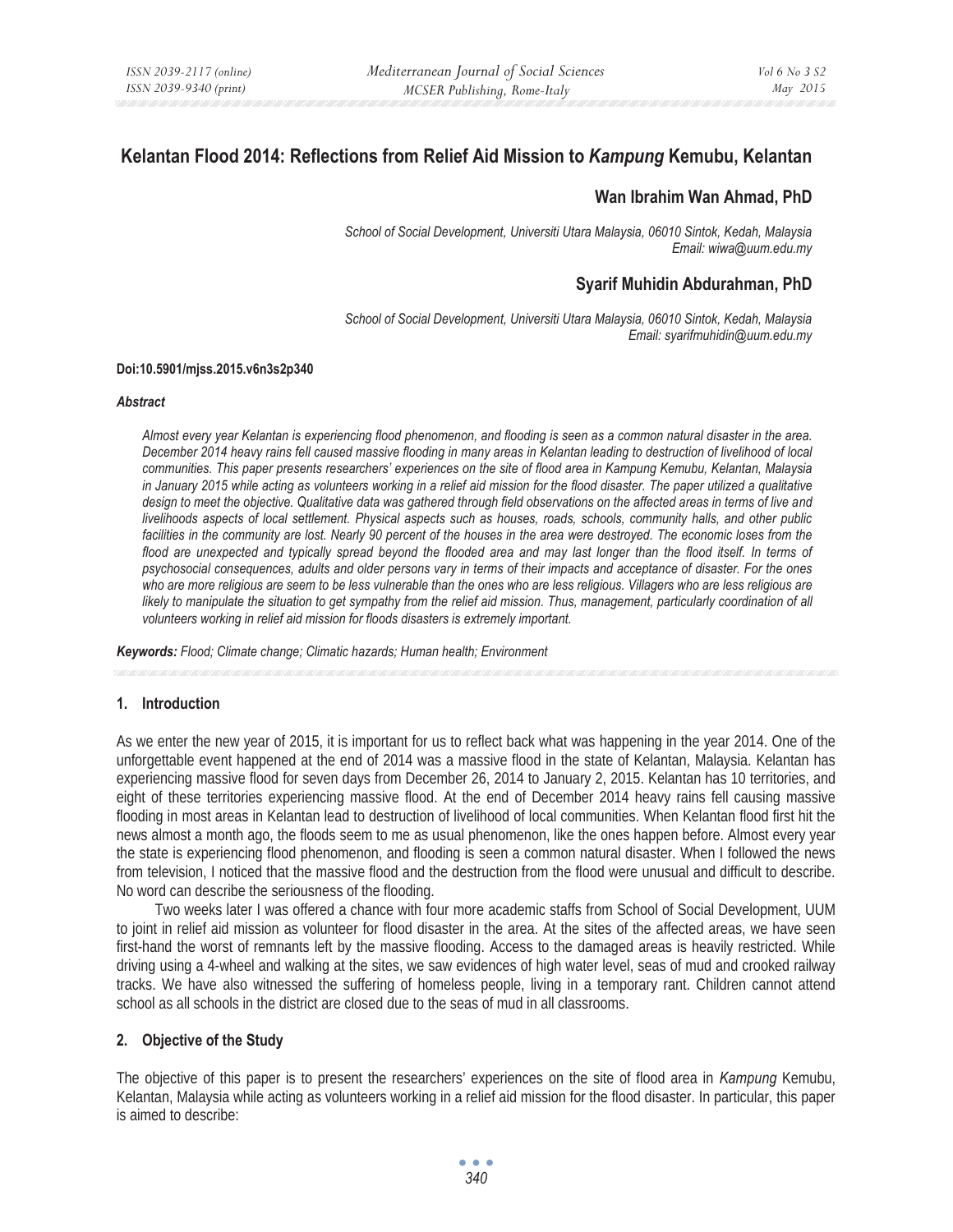- 2.1: the role of UUM,
- 2.2: the coordination of the relief aid, and
- 2.3: the consequences of the massive flood as experiences by the victims.

#### **3. Literature Review**

We realize that many parts of the world are experiencing flood phenomenon. Flood events can take many forms, including slow-onset riverine floods, rapid-onset flash floods, accumulation of rainwater in poorly-drained environment, and coastal floods caused by tidal and waves extremes (Few, Ahern, Matthies, and Kovats, 2004). Normal floods are expected and welcomed as they provide rich soil, water and means of transport, but flooding at a big scale may causes damage to life, livelihoods, and environment (ProVention Consortium, 2008). Flooding is one of the most widespread of climatic hazards and poses multiple risks to human health (Few, Ahern, Matthies, and Kovats, 2004). Estimates suggest that for the year 2000 – 09, flooding affected approximately 949 million people worldwide, where the vast majority of these, 900 million, lived in countries in medium human development (IRFC, 2010; Crabtree, 2012). Center for Research on the Epidemiology of Disasters (CRED) shows that 373 natural disasters took place in 2010, killing nearly 300 000 people and affecting over 200 million others, at a cost of nearly USD 110 billion (Sakar, Begum, Periera and Abdul Hamid Jaafar, 2013).

Consequences from such phenomenon are many and complex. It may cause major infrastructure damage, including disruption to roads, rail lines, airports, electricity supply system, water supplies and sewage disposal systems (WHO, 2002). Most people may think that floods are a climatological phenomenon and climate variability that are influenced by geology, geomorphology, land use and other conditions (WHO, 2002), but floods by nature are complex events, caused by a range of human vulnerabilities, inappropriate development planning and climate change (APDC, 2005; ProVention Consortium, 2008). Thus, weather, climate and climate change are central issues when one tries to describe any kind of floods.

Weather, climate and climate change are interrelated concepts. Weather is a set of meteorological conditions, i.e. wind, rain, snow, sunshine, temperature, etc. at a particular time and place, while by contrast, the term climate describes the overall long-term characteristics of the weather experienced at a particular place (ISDR, 2008). Climate change refers to a long-term changing trend of climate (Surina Othman, 2011). If the assessment of the Intergovernmental Panel on Climate Change (IPCC) are correct, climate change is no with us (IPCC, 2007; Crabtree, 2012). Climate change is a serious issue because it may result in serious and adverse impacts. Among the expected consequences of the climate change are extreme weather events, increased sea levels, and the melting of glaciers all of which can lead to an increase in the number of flooding disasters (Crabtree, 2012).

Recognizing the critical issue caused by climate change, and in order to help people understand how the earth's climate system works as well as to share the knowledge about the climate change itself, the Intergovernmental Panel on Climate Change (IPCC) was formed by the World Meteorological Organization (WMO) and the United States Environment Programme (UNEP) in 1988 (Surina Othman, 2011).

For the past few decades, Malaysia has also witnessed climate change through increasing temperature, changing rainfall patterns, and extreme weather conditions that lead to increasing incidence of climate related disasters, including floods (Sakar, Begum, Periera and Abdul Hamid Jaafar, 2013), consistent with the global warming trend.

On December 2014, three states in Malaysia, i.e. Kelantan, Terengganu and Pahang received heavy rains that caused massive flooding. In that particular case, Kelantan was the most severe and suffered the greatest damage, where eight territories were affected severely. Kelantan Flood 2014 was unexpected and unusual flood. It is particularly the biggest and the worst flood in the state in the past 100 years. Even, up to the time we are preparing to finish this article, the number of evacuees in Kelantan remained at 225 from 62 families at eight relief centers in Kuala Kerai (Malay Mail Online, 26 January). Many are homeless and still sheltered in temporary rant. I see that there is an urgent need for the government to conduct a thorough need assessments and post-mortem to have a detail and real causes of massive flooding, so that we can learn the lesson and prepare plan for the future. An examination of the psychosocial consequences of the flooding is crucial to help the vulnerable population start their normal daily live.

#### **4. Materials and Methods**

Experts said that there were two main reasons behind the unprecedented magnitude of this flood, i.e. the changing climatic patterns, and the result of the uncontrolled land management and exploitation of land resources. The Malay Mail Online (5 January, 2015) stated that The National Security Council (NSC) confirmed the massive flood that hit Kelantan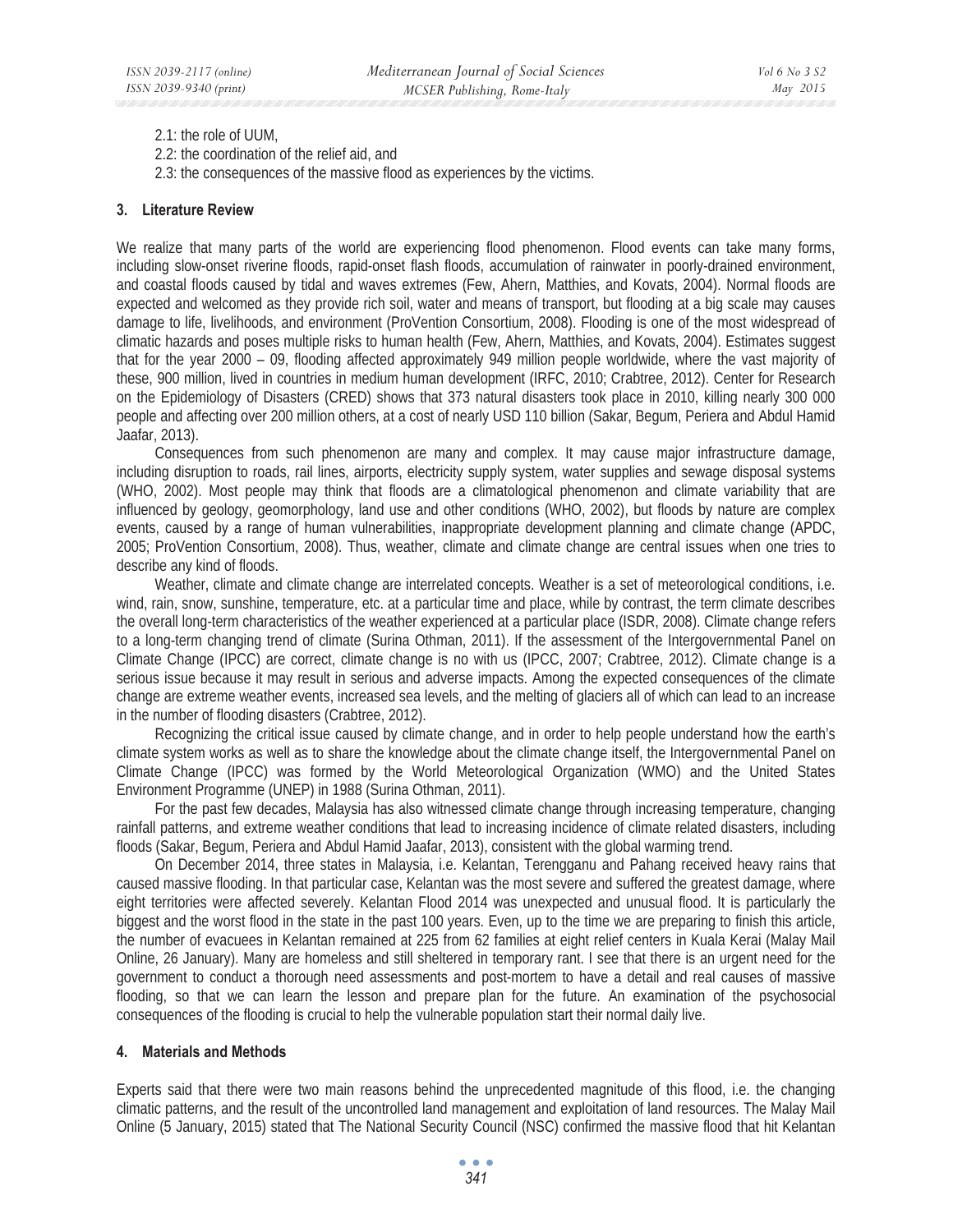| ISSN 2039-2117 (online) | Mediterranean Journal of Social Sciences | Vol 6 No 3 S2 |
|-------------------------|------------------------------------------|---------------|
| ISSN 2039-9340 (print)  | MCSER Publishing, Rome-Italy             | May 2015      |

was the worst in the history of the state. The water levels of the recent floods superseded the floods of 1967.

Five faculty members from School of Social Development have been sent to Kelantan and seven to Pahang as volunteers from 16 to 19 January 2015. We are very grateful to our university for giving us the opportunity to be parts of the volunteer team. The present paper is aimed at sharing an experience on the psychosocial consequences of the flooding in Dabong, particularly in *kampung* Kemubu, in the state of Kelantan, Malaysia, the site of flooded area. The author with four more faculty members from UUM was at the site of flooded areas in Dabong district, particularly in *kampung* Kemubu acting as a psychosocial support group team to assist the victims. *Kampung* Kemubu, situated at the river bank of Galas River was the most affected village in the area. Galas River busts its banks and destroyed surrounding homes, roads, bridge, and other community facilities. The nearest town is Dabong, functions as an administrative area for the area also affected. There were about 400 families (houses) in Kemubu, and nearly 90 percent of the houses of *kampung* Kemubu were destroyed following the overflow of Galas River.

Floods also had cut off the route connecting *kampung* Kemubu and other areas surrounding Dabong district, making the delivery of aid difficult. Rescue boats were also unable to traverse the strong currents. As we entered to the flooded sites while acting as volunteers working in relief for flood disaster in the area, there are also hundreds of group of volunteers flocked into the area and the roads become congested. There are also dozens of buses from various government agencies entering the affected areas to send their volunteers to assist the victims.

To share this experience, we utilized the qualitative information gathered from observations conducted on the affected areas from 16 to 19 January, two weeks right after the floods event. Basically, the main purpose of this article is to describe how the people in Kemubu experience the massive flood, and try to find the answer of why they show certain behavior relating to their experience. In other words, in this research we want to understand the experience they have when facing the massive flood and how they react to the difficulties. Quantitative approach is seen not so suitable to apply in this situation as we do not mean to collect numerical data on a large number of individuals. The victims are also in a very stressful situation that does not allow us to collect data using any instruments. To best fit this objective, this study uses a qualitative research, particularly a participant observation to collect the relevant data. This is also in line with what Merriam (2009) who states that qualitative researchers are interested in understanding the meaning how people make sense of their world and the experiences they have.

#### **5. Results and Discussion**

As stated, the present paper presents the information gathered from observations conducted at the site of affected area of flood. The observations on the flood area are concentrating on three interrelated aspects, i.e. physical loses, economic loses, and psychosocial consequences of the flood. Most of the information gathered for this article is from observation conducted in *kampung* Kemubu, Dabong district, one of the most severely affected areas in the state of Kelantan.

## *5.1 The Role of UUM*

As to share concern with others, Universiti Utara Malaysia (UUM) has launched the UUM Humanitarian Aid Mission to help flood victims in the worst-affected areas in Kelantan, Terengganu and Pahang. The functions of the team are to assist in coordinating and mobilizing the relief efforts. UUM also launched the Flood Victims Fund to collect donations in the form of cash and basic necessities such as food, drinking water, and clothes to be sent to the victims. On January 6, UUM launched the First Phase of its UUM Post-Flood Humanitarian Aid Mission to help the victims in the post-flood clean-up operations in the states affected by the floods. The post-flood clean-up operations involved the cleaning up of the school grounds in Machang district, in the state of Kelantan. A total of 216 volunteers have been involved in Phase 1 of this mission.

The volunteers of the phase one of this mission consist of members of UUM staff, the Sultanah Bahiyah Foundation (YSB), Malaysian Red Crescent Society (MRCS) Kedah branch, Kedah State Student Council, Kedah Amateur Radio Association, and Malaysia University Volunteer Council (MASKUM). A total of six buses, a truck, a fourwheel drive vehicle and a multi-purpose vehicle have been used to mobilize the volunteers and distribute the contributions and donations throughout the mission. UUM has also offered medical and counselling services to victims who have been traumatized by the disaster. The UUM Post-Flood Humanitarian Aid Mission Phase 2 has been commenced on January 16, 2015. The second phase of the Post-flood Humanitarian Aid Mission saw the involvement of 560 volunteers comprising UUM staff and students. The volunteers involved in post-flood cleaning-up activities in Kelantan and Pahang commencing 16 to 20 January 2015. A total of 250 UUM staff and students have been sent to Machang and Dabong district, while the rest has been sent to Pekan district, in the state of Pahang. Volunteers helped to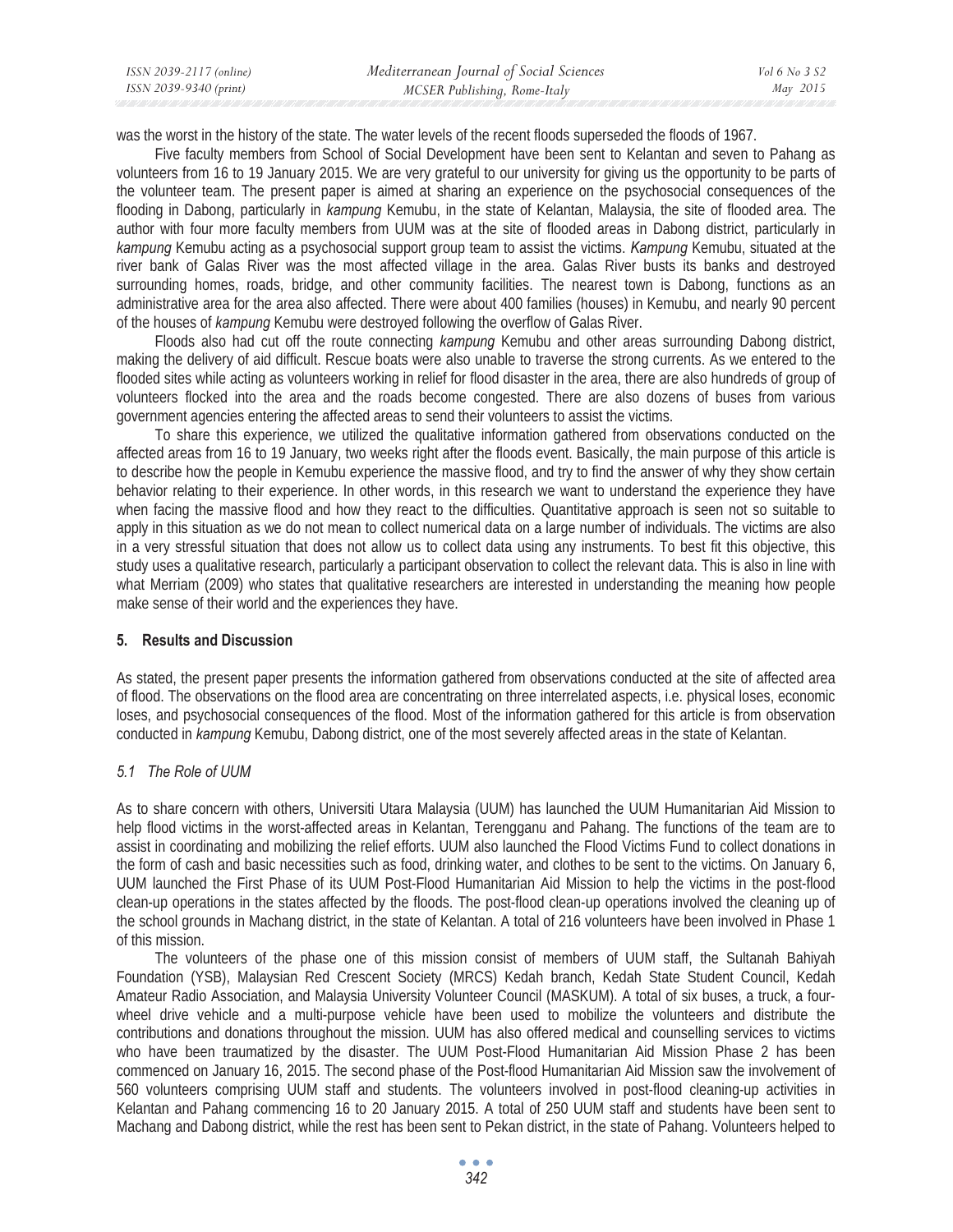distribute contributions and donations made by the UUM campus community, while students did the post-flood clean-up process. The victims have been given in forms of money, rice, sardines, clothing, milk, diapers for babies and other much-needed essential goods.

## *5.2 Relief Aid Coordination*

Immediately aftermath of the flood, many parties, including various NGOs and individuals entered the village to give assistances in whatever means they can. We as volunteers, have assisted the victims with post-flood clean-up activities in *kampung* Kemubu commencing 16 to 19 January 2015. As we entered the village, we noticed a lot of relief aid entering the site. Despite the roads are so small, the 4-wheels were quite difficult to drive through, the volunteers have played their roles effectively. This is something that the victims should be thankful. Unfortunately, the aid given, as I observe it, was not organized and distributed properly. They are lacked of coordination. NGO and other quarters individually walked their own way and developed their own means to distribute money and other essential goods to the victims. Thus, there are villagers who did not get enough goods, while there are others who get abundant of goods. To produce effective outcome they should worked in an integrated manner, and cooperation of all quarters is very essential.

## *5.3 Physical Loses*

The consequences of flood are many. The physical loses of a flood are obvious, thus, one of the easiest ways to observe these consequences are through physical loses. Physical loses in this context are loses in terms of houses, furniture and ownerships. Also included in the physical aspects of these loses and damages are roads, schools, community halls, and other public facilities in the community. The most affected village in Dabong is *Kampung* Kemubu*. Kampung* Kemubu is built along the Galas River bank, one of the main rivers in Kelantan. As the village is situated on the river bank, the village is surrounded by low land areas and prone to flood. *Kampung* Kemubu has around 400 houses. 40 houses were totally destroyed, 27 houses unaffected by flood, and the rest were 90 percent destroyed. All the villagers were given tents for temporary placement. They built the given tents on the site of their original homes. They have lost everything, and have to sleep on these materials.

Roads to the place were nearly 60 percent destroyed. Before this all route to Kemubu was closed to all traffic. This situation makes the relief aid difficult to reach to the village. One big railway bridge which connected the village with outside villages also destroyed. Roads may only be used by 4-wheel drive. Authors together with four more faculty members have to use 4-wheel drive to distribute contributions and donations. School, although it has been opened, but still closed for teaching and learning activities. The work of cleaning the classroom is still not fully completed. School administrators had to use bulldozer for the cleaning-up to remove the sludge which reaches a height of more than three feet. In every community, there are centers which have been accepted as centers of interaction activities at the community level. Such center is known as gathering center. Examples of such centers are *kedai kopi*, *madrasah*, or community hall. All the centers, except one community hall had destroyed. In *kampung* Kemubu, we saw only one such community hall which is still unaffected by flood, but this apparently has been used as a center for the clothes collection.

## *5.4 Psychosocial Consequences*

For most of the Kelantanese, flood is something like entertainment. They do not regard flood as a disaster. Floods are normal to them. They, especially the young, generally welcomed the floods as the floods provide them opportunities to meet other young people, particularly girls. These young girls and boys from remote areas will come out to have a kind of such yearly fun. But as reported by The Rakyat Post (January 22, 2015) although the people of Kelantan have annually endured devastating floods, this year floods was on an unprecedented scale.

Kelantan Flood 2014 is a very different one. According to the villagers, they have never seen the flood like this before. One of the villagers admitted that since his farther first started to build the house in *kampung* Kemubu, nearly 100 years ago, Kelantan did not experienced such a flood. For them this year flood is unexpected and unusual. Kelantan flood 2014 has produced multiple risks to the villagers. Flood has the potential to impact human life in the affected area. Floods may affect physical, social, economic, and psychosocial of the villagers, and have been reported to have a wide range of psychosocial and mental health impacts, including distress, anxiety, depression, and post-traumatic stress disorder (Paranjothy, et al. 2011). While physical consequences of flood are obvious and temporary, it psychosocial consequences may affects victims for the lifetime. It may cause a trauma that may last a lifetime. Only those who are better able to cope with these consequences will not expose to the long-lasting suffering.